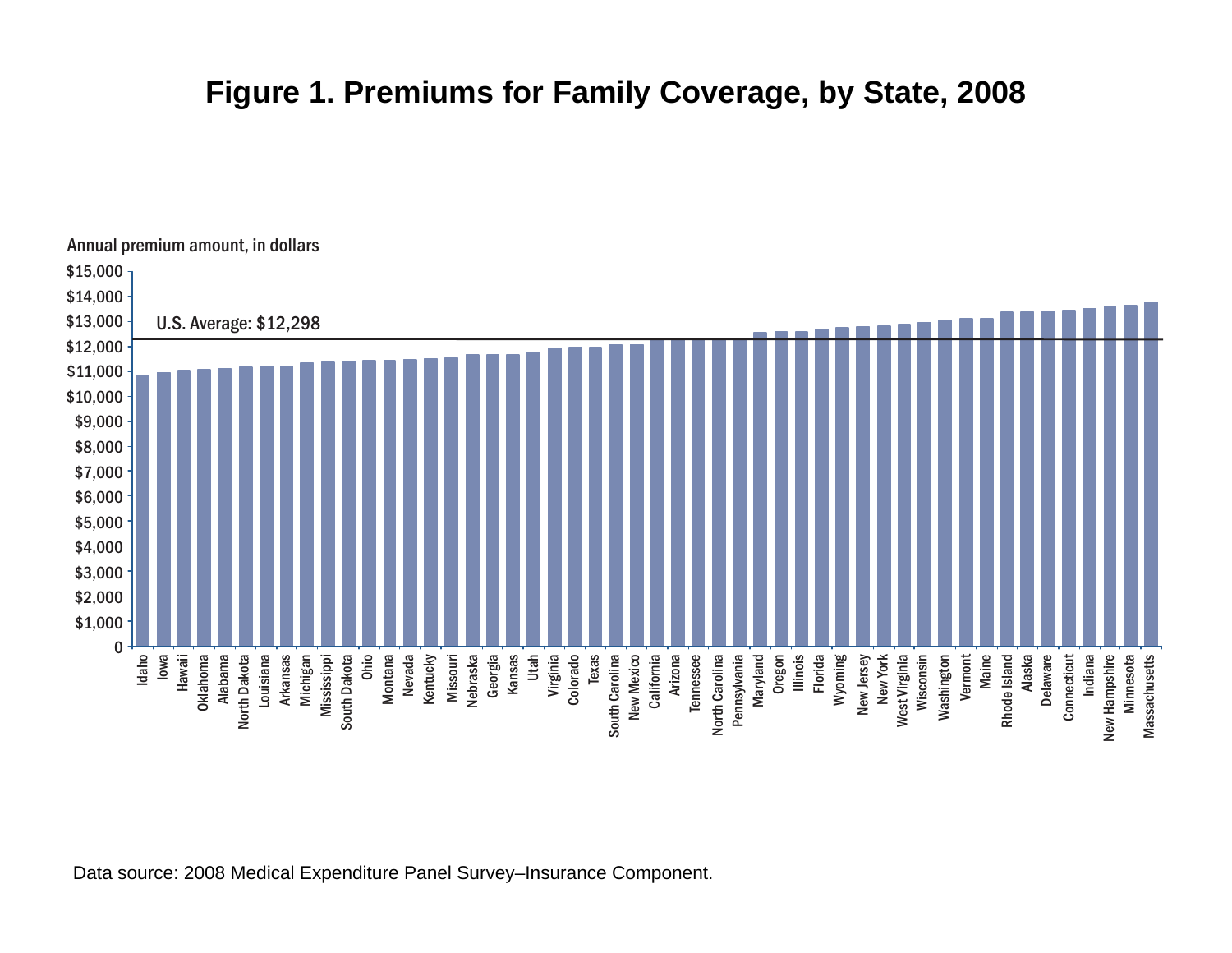## **Figure 2. Employer Premiums as Percentage of Median Household Income for Under-65 Population, 2003 and 2008**



Data sources: 2003 and 2008 Medical Expenditure Panel Survey–Insurance Component (for average premiums for employer-based health insurance plans, weighted by single and family household distribution); 2004–2005 and 2008 Current Population Surveys (for median household incomes).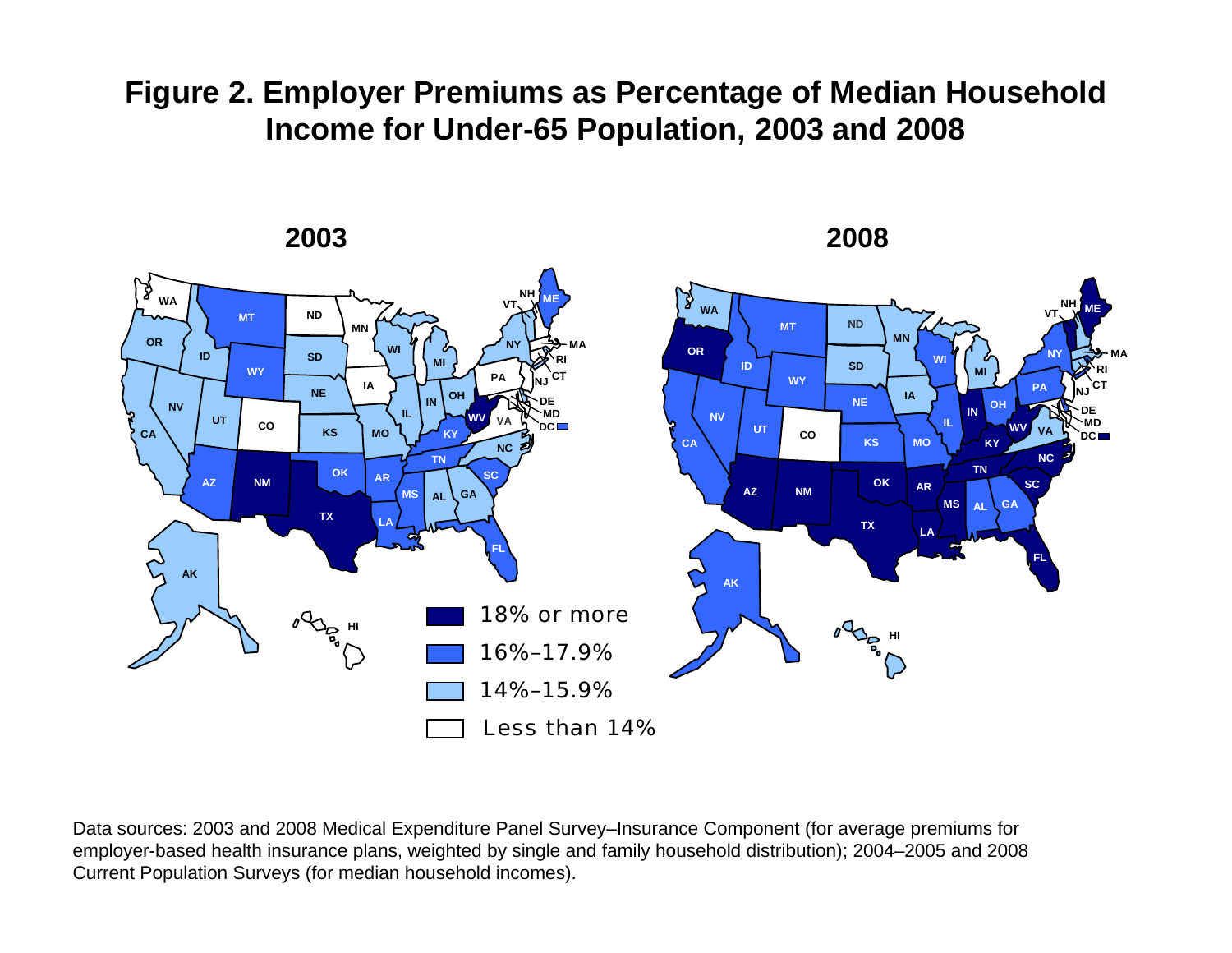## **Figure 3. Premiums for Family Coverage, 2003, 2008, 2015, and 2020**

**Health insurance premiums for family coverage**



1 2003: Lowest is North Dakota; highest is District of Columbia. 2008, 2015, and 2020: Lowest is Idaho; highest is Massachusetts. Data sources: Medical Expenditure Panel Survey–Insurance Component (for 2003 and 2008 premiums); Centers for Medicare and Medicaid Services, Office of the Actuary, National Health Statistics Group, national health expenditures per capita annual growth rate (for premium estimates for 2015 and 2020).